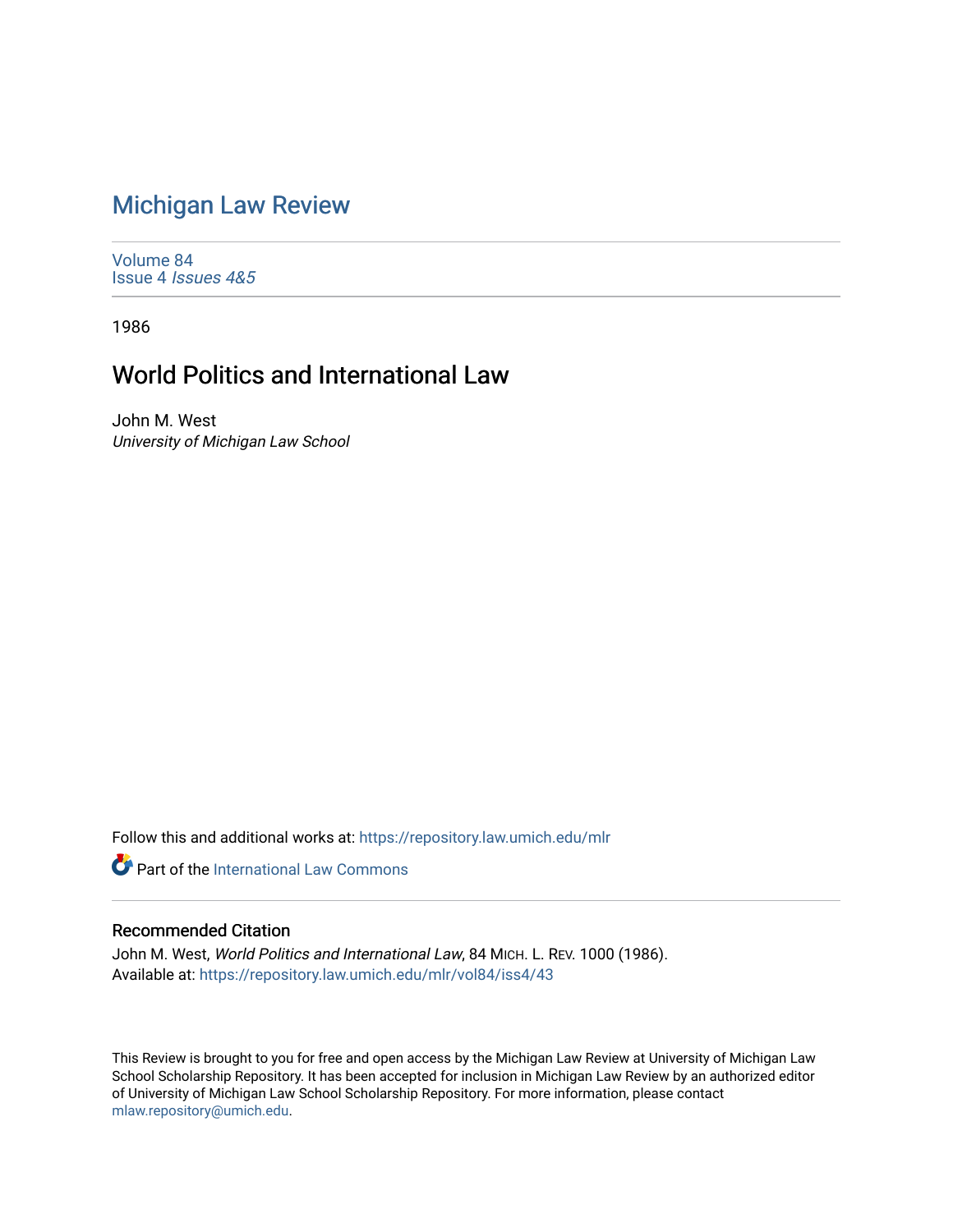WORLD POLITICS AND INTERNATIONAL LAW. By *Francis Anthony Boyle.* Durham, N.C.: Duke University Press. 1985. Pp. xii, 366. Cloth, \$32.50; paper \$14.75.

This book arouses great expectations. Francis Boyle brings the dual qualifications of lawyer and political scientist<sup>1</sup> to this effort to bridge the gap between the disciplines of international law and international politics;2 his work also comes with an authoritative endorsement as "one of the most important books on international law to appear in the last decade."3 All this makes the disappointment even greater. While not without its interesting and provocative passages, *World Politics and International Law* is on the whole a tedious and poorly written book which deserves to be forgotten.

Boyle's ambition is to show the relevance of international law to international politics, specifically to those situations of "high politics" where a state's "vital national interest" is at stake  $-$  and where the relevance of international law is most often doubted. This amounts, in large part, to an attack on the "political realist" or "power politics" school of international relations,<sup>4</sup> represented by such figures as Boyle's undergraduate mentor Hans Morgenthau (whose supposed *volte-face* on the importance of international law and organizations

3. Professor Richard Falk, Princeton University (quoted on the back cover).

4. Political realists, according to Boyle, believe that

[t]here are no barriers to the acquisitive nature of the nation state beyond its own inherent limitations and those constraints imposed upon it by the international political milieu. Con· sequently, the analysis of international relations must concentrate exclusively upon the dynamics of power politics and the machinations of that metaphysical entity known as the "balance of power." Considerations of international law do not and should not intrude into such areas.

Pp. 7-8.

<sup>1.</sup> Boyle holds the degrees of J.D. and Ph.D. in political science from Harvard University. He is Professor of Law at the University of Illinois.

<sup>2.</sup> The book is drawn from the author's doctoral dissertation: F. Boyle, Realism, Positivism, Functionalism, and International Law (1983) (unpublished Ph.D. dissertation, Harvard Univer· sity). Most of it has already been published in various legal journals. *See* Boyle, *American Foreign Policy Toward International Law and Organizations: 1898-1917,* 6 LOY. L.A. INTL. & COMP. L.J. 185 (1983); Boyle, *International Law as a Basis for Conducting American Foreign Policy: 1979-1982,* 8 YALE J. WORLD PUB. ORD. 103 (1981); Boyle, *International Law in Time of Crisis: From the Entebbe Raid to the Hostages Convention, 15* Nw. U. L. REV. 769 (1980); Boyle, *The Irrelevance of International Law: The Schism Between International Law and International Poli· tics,* 10 CAL. W. INTL. L.J. 193 (1980); Boyle, *The Law of Power Politics,* 1980 U. ILL. L.F. 901.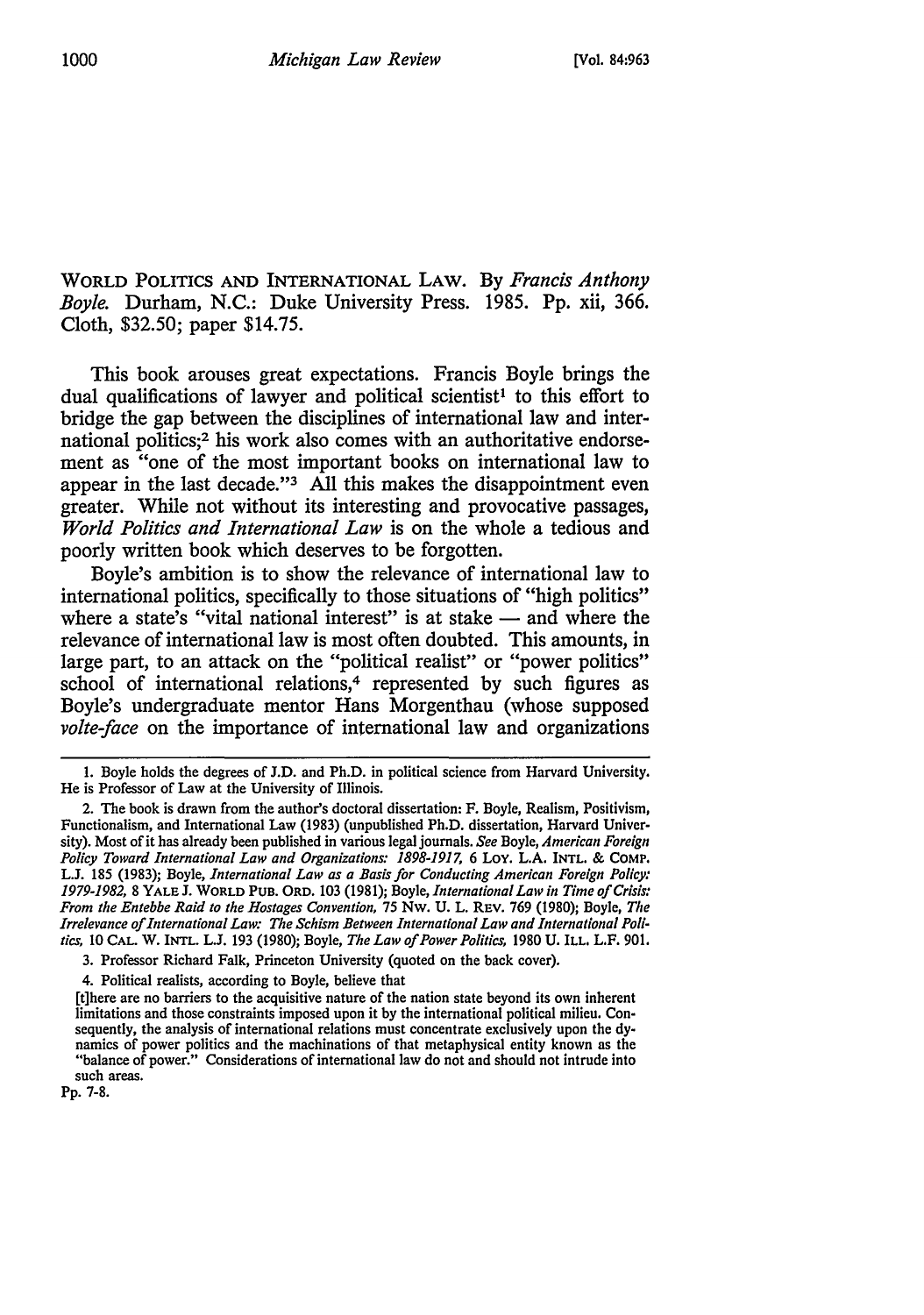shortly before his 1980 death (pp. 70-72) is a focal point of the book<sup>5</sup>) and Henry Kissinger (whom "the American people should deem ... to be permanently estopped from ever again offering his pseudo-Machiavellian advice on the proper conduct of U.S. foreign policy" (p. 205)).

The international lawyers also come in for attack. After spending much of the first part of the book defending "international legal positivism"<sup>6</sup> from the realists' charges of naïveté, moralizing, and responsibility for the Second World War, Boyle argues that public international lawyers today have become preoccupied with a "mechanistic determination of the legality or illegality of a proposed or completed course of state conduct" (p. 59). This exclusive focus on right and wrong tends to make of international law little more than a vehicle for the expression of personal opinion or, worse, a figleaf for "the legitimization of conduct by one party to an international dispute" (p. 88).

In place of the realist/political scientist's focus on whether states respect international law, and the positivist/international lawyer's obsession with whether a given action was legal or illegal, Boyle proposes a "functionalist" analysis which examines the functions performed by international law "in time of crisis." Following Part One's discussion of the realist-positivist debate (and the accompanying schism between the disciplines of international law and international politics), Boyle proceeds in Part Two to the heart of his book: a case study of the functions of international law during an international crisis. From this, the author develops a number of "theoretical propositions" about the role played by international law and organizations, with a view

H. MORGENTHAU, POLITICS AMONG NATIONS 513 (3d ed. 1960).

P. 28.

<sup>5.</sup> According to Boyle, Morgenthau told a Harvard seminar in 1978 that in today's world of nuclear weapons "power politics" could result in the destruction of the human race; the only solution was world government. P. 70. In 1979 he confided to Boyle his belief that nothing could be done to halt the momentum toward nuclear war. P. 73. Do these views really represent an about-face for Morgenthau? In his classic text, *Politics Among Nations,* Morgenthau sounded the same themes of the impossibility of peace without world government and the unlikelihood of attaining world government:

There is no shirking the conclusion that international peace cannot be permanent without a world state ..•. [T]here is also no shirking the further conclusion that in no period of modem history was civilization more in need of permanent peace and, hence, of a world state, and that in no period of modem history were the moral, social, and political conditions of the world less favorable for the establishment of a world state.

<sup>6. [</sup>T]he elements of the American legal positivist approach to international relations during its classical period from 1898 to 1917 came to consist of attaining the following concrete objectives: (1) the creation of a general system for the obligatory arbitration of disputes between states; (2) the establishment of an international court of justice; (3) the codification of important areas of customary international law into positive treaty form; (4) arms reduction, but only after, not before, the relaxation of international tensions by means of these and other legalist techniques and institutions; and (5) the institutionalization of the practice of convoking periodic conferences of all states in the recognized international community.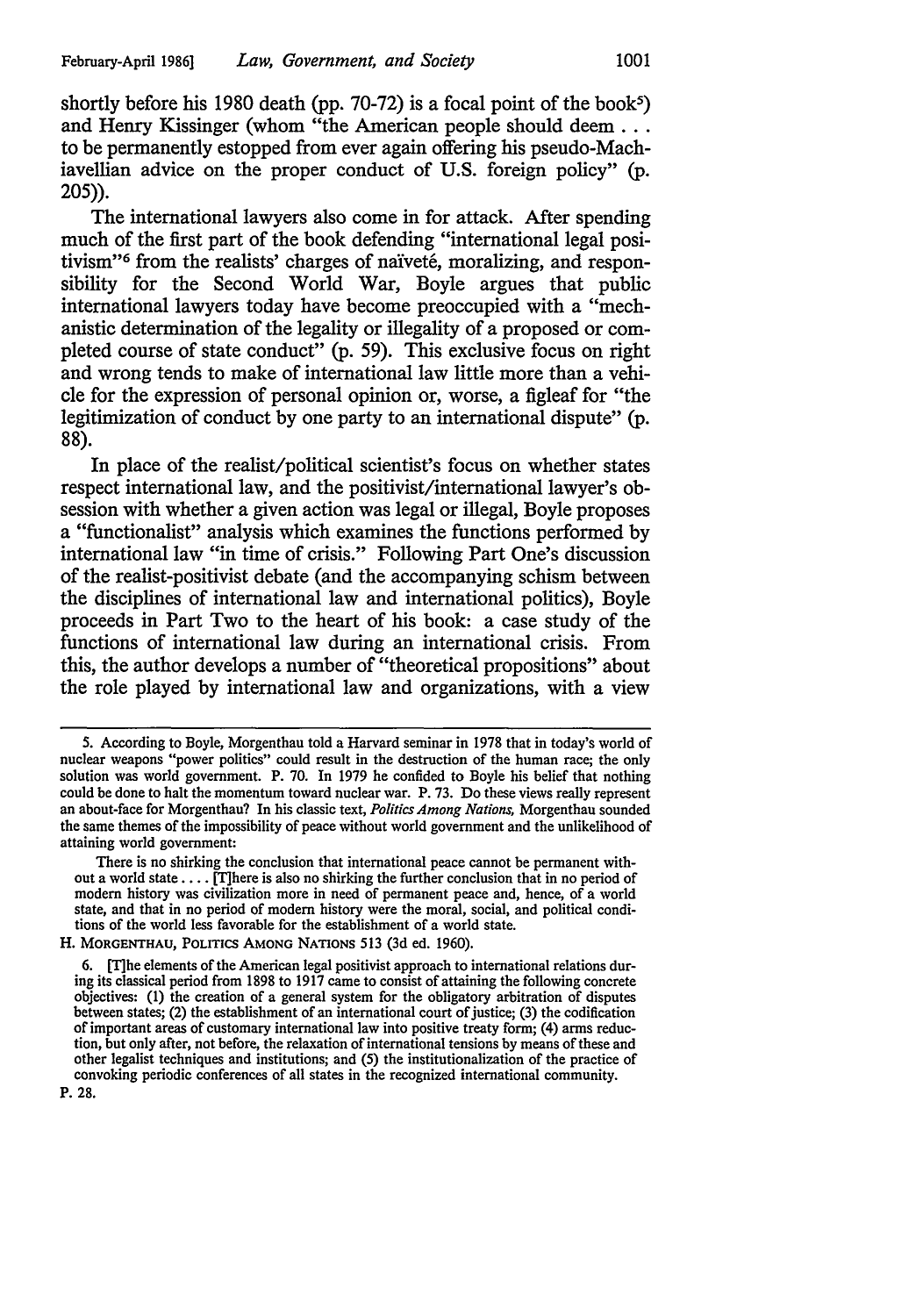ultimately to constructing a theoretical model and making foreign policy prescriptions.

Boyle has chosen for his case study the 1976 Israeli raid at Entebbe airport (a choice he does not explain). A major problem in this part, and indeed in the entire work, is that the author does not seem to be clear on *why* he is examining Entebbe: Is it in order to develop theoretical generalizations about the role of international law (the stated purpose), or in order to present a critique of U.S. foreign policy? The lack of clear purpose is fatal, for the author repeatedly undermines his theoretical propositions drawn from the Entebbe study with his counter-examples from American foreign policy. For example, Boyle makes much of the fact that the Israeli Minister of Justice was appointed to his country's "crisis management team" in order to ensure that an international-law perspective was presented on an equal basis with other considerations in the decisionmaking process (pp. 92-93, 98). From this Israeli experience he draws the following "theoretical proposition" about the role of international law in time of crisis: "Members of a crisis management team will request the justice minister's opinions on the legality of their proposed courses of conduct, will accept his opinions as correct, and will weigh his opinions together with the diplomatic, military, political, and other factors involved in order to make their decision" (p. 157). Even if one accepts the accuracy of this statement as a description of the Israeli decision-making process, its value as a generalization is largely undermined by the  $counter-examples Boyle$  - perhaps unwittingly - presents in his critique of the U.S. policy-making process (pp. 92, 202-03). Granted that the purpose of generalizations at this stage of theory construction is largely heuristic, one must question not only the validity but even the usefulness of such a clearly contradicted generalization  $-$  particularly when the author does not even appear to recognize the contradiction.

The problem is not limited to this example. In Part Three, Boyle presents an extensive critique of the "lawlessness" of U.S. foreign policy. Much of what is said there seems to run directly counter to the generalizations drawn from Entebbe, which emphasize the role played by international law (pp. 157-59). These Part Two propositions were to have general application, so as to serve as a first step toward the construction of theory, but one wonders how different they might have been had Boyle drawn them not from Entebbe, but from the Iranian hostage crisis, for example, where he appears to have a quite different view of the role played by international law (pp. 183-203).

Even limited to the facts of his Entebbe case study, some of Boyle's central propositions seem questionable. For example, he purports to have shown that "considerations of international law and organizations do in fact play a crucial role in governmental decision-making processes during times of international crisis" (p. 100). In regard to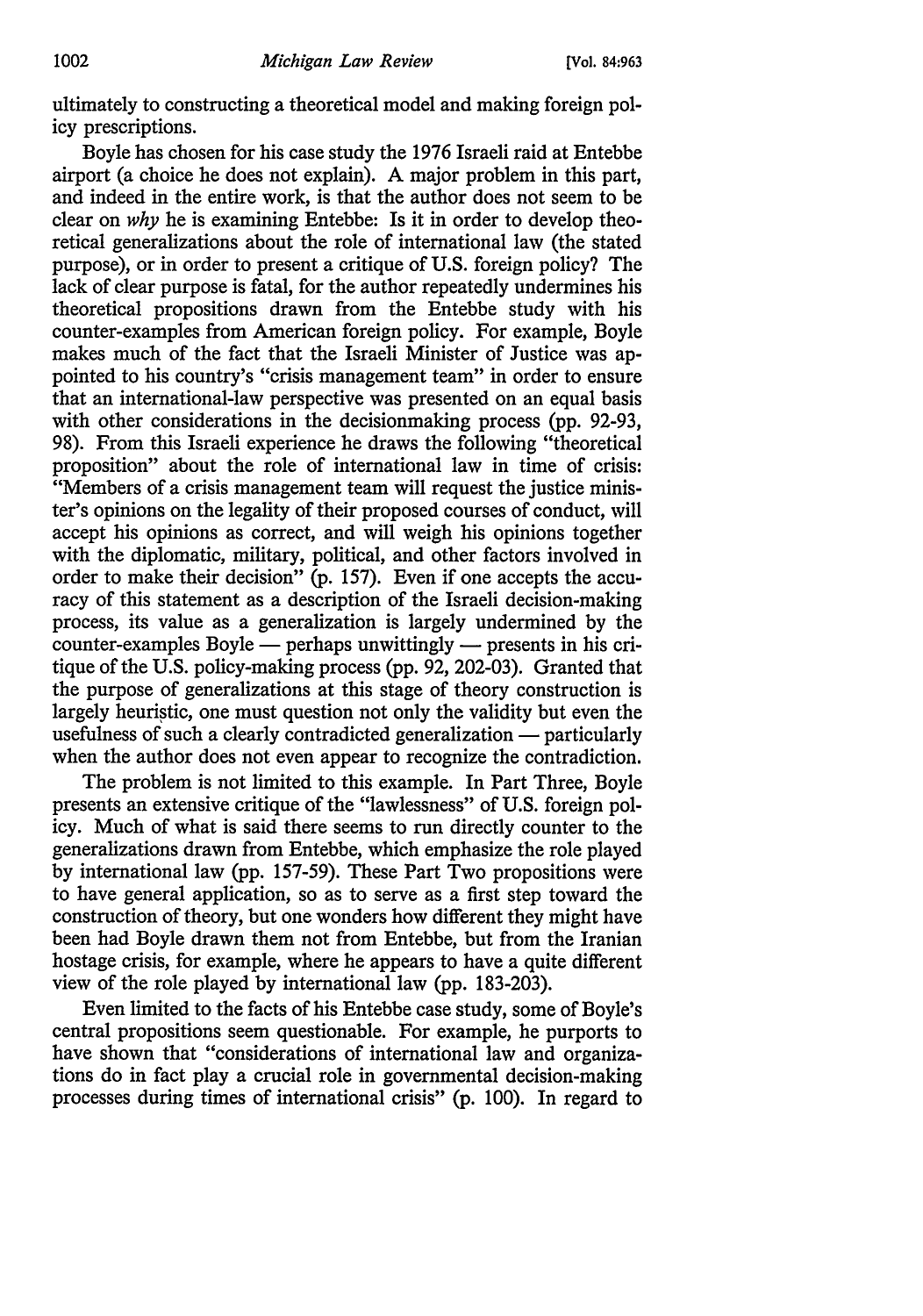the crucial Israeli decision to launch a military raid, Boyle has, if anything, shown just the opposite. He is able to make his case for the role of international law only because of the way he frames the Israeli options. In Boyle's account, Israel had three basic alternatives: (1) not to undertake a military raid; (2) to launch a raid without having brought the matter to the U.N. Security Council; and (3) to take the crisis to the Security Council, at the risk of having to launch a raid while the Council was debating or after it had passed a resolution urging nonrecourse to force (p. 96). The first option, says Boyle, was not viable in view of Israel's central concerns. Option Two was then chosen over Option Three because it "minimized the force of any allegations that [Israel] had violated international law" (p. 96). But was not the really central question whether or not to intervene militarily? Once that decision was made, the question of whether or not to go to the Security Council was a secondary, tactical matter. And Boyle makes clear that the central decision to use military force was based on considerations other than internatonal law: "The physical survival of approximately one hundred Israeli nationals or dual nationals was perceived to be at stake and, with them, the very ability of the state of Israel to ensure its own existence. . . . So the first option was discarded  $\ldots$  " (p. 97).

Boyle's efforts to generalize from the Entebbe crisis are not wholly without value. Chapter Eight on Security Council "adjudication" of the dispute contains some nice insights on the existence of a fundamental international consensus on essential points beneath surface inability to agree on a resolution (pp. 108-18). Chapter Nine argues that the Israeli-Ugandan dispute following the Entebbe raid was effectively "resolved" by the Security Council's "non-action," which served to legitimize the status quo and break the cycle of violence  $(p. 124)$  although one wonders whether this would have been true had Uganda in fact possessed the means of retaliation against Israel. And the notion that a state's action must fall within a "penumbra of legality" in order successfully to resolve a crisis (p. 161) is suggestive, as is Boyle's discussion of the role of success and failure in the modification of international legal rules. 7

Part Three is prescriptive. Examining a number of issues in recent U.S. foreign policy — notably the Iranian hostage crisis, the death of detente, nuclear arms control, and crises in the Caribbean and Central America - Boyle urges abandonment of "Machiavellian power politics" as a basis for U.S. policy and reliance instead on the principles of international law and organization. Quite correctly, Boyle points out

<sup>7. &</sup>quot;A pattern of successful political action creates new legal rules through legitimization of that state behavior by lack of effective political opposition to it. An accumulation of political failures also creates Jaw by generating political pressures to establish legal rules prohibiting the unsuccessful political conduct in the future." P. 134.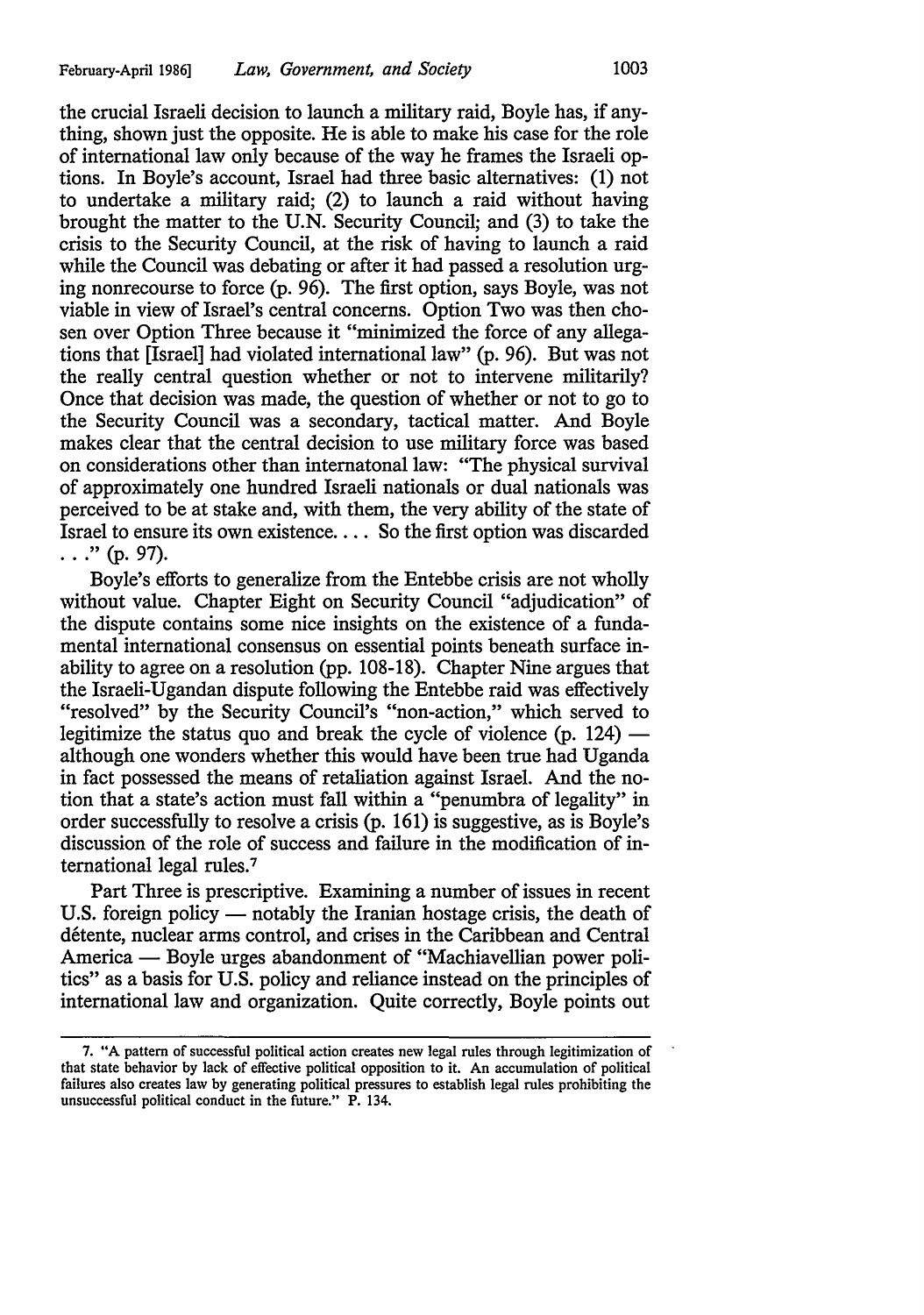that strengthening the role of international law can only serve the interests of a status quo power like the United States (pp. 175, 179). An American foreign policy informed by the principles of international law and organization would promote not only world order, but also the more narrowly defined American national interest.<sup>8</sup>

There is some stimulating material to be found here, notably a provocative legal justification for the Iranian seizure of the American hostages in 1979 (pp. 188-90). Otherwise, however, there is little new in this forceful polemic.9 Much as one may agree with Boyle's evaluation of recent U.S. foreign policy, one is forced to ask whether it was necessary to write the entire book to articulate this critique. What Boyle has to say could have been based just as well on a purely political analysis of America's enlightened self-interest, with little reference to international law.

One is left with the impression, in fact, that most of Part Three could have been written without any reference to the rest of the book. Apart from a general notion of the importance and relevance of international law, it is hard to see how Part Three either builds on or draws from what has preceded it. Indeed, the opposite is more nearly true. Not only does much of what Boyle has to say about the role of international law in U.S. foreign policy directly contradict the propositions he has developed in Part Two (see above), but most of his Part Three analysis would seem to be a prime example of the positivist's "obsessive preoccupation with the determination of legality or illegality" (p. 79), which he so strenuously denounces in Part Two as an inappropriate approach for the international lawyer. <sup>10</sup>

*World Politics and International Law,* then, promises much but de-

10. For examples of "positivist" analysis, see pp. 212, 215, 219, 272-73, 283, and virtually all of Chapter 17. In a rare instance where Boyle's Part Two generalizations do inform his Part Three analysis, the result is little short of bizarre. In evaluating the abortive U.S. hostage rescue attempt in Iran, Boyle borrows from the Israeli Entebbe experience to conclude that a "promising initiative" would be to mandate by statute the inclusion of the Attorney General in any crisis management team, so that "international law and organizations would gain their own personal advocate to compete for influence over the formulation of American foreign policy with those leaders advocating reliance instead on Machiavellian power politics." P. 203. In the Entebbe experience, the Israeli Justice Minister's role was, in fact, to assure his colleagues that an international-law justification of their proposed course of action could be constructed. It is hard to see what would be gained by having the U.S. Attorney General, rather than the State Department's Office of the Legal Advisor, provide such fig leaves. And it is difficult to imagine that the Attorney General would in fact be a real "advocate" for international law. Completely apart from questions about the devotion of some recent Attorneys General to any law, international or municipal, there are institutional considerations. Boyle's instinct to look at the decision-making process from a bureaucratic perspective is correct as far as it goes. But since advocacy of the interests of international law and organizations is hardly what the Justice Department sees as its "organizational essence," it is difficult to imagine that the department would devote any signifi· cant resources to this effort. *Cf* M. HALPERIN, BUREAUCRATIC POLITICS AND FOREIGN POLICY

<sup>8.</sup> The argument is not a new one. *See, e.g.*, J. PERKINS, THE PRUDENT PEACE (1981).

<sup>9.</sup> A polemical tone is not necessarily inappropriate, but certain elements of style become irritating, such as the incessant use of the phrase "should have." One particularly egregious paragraph uses this phrase no less than eight times. *See* p. 225.